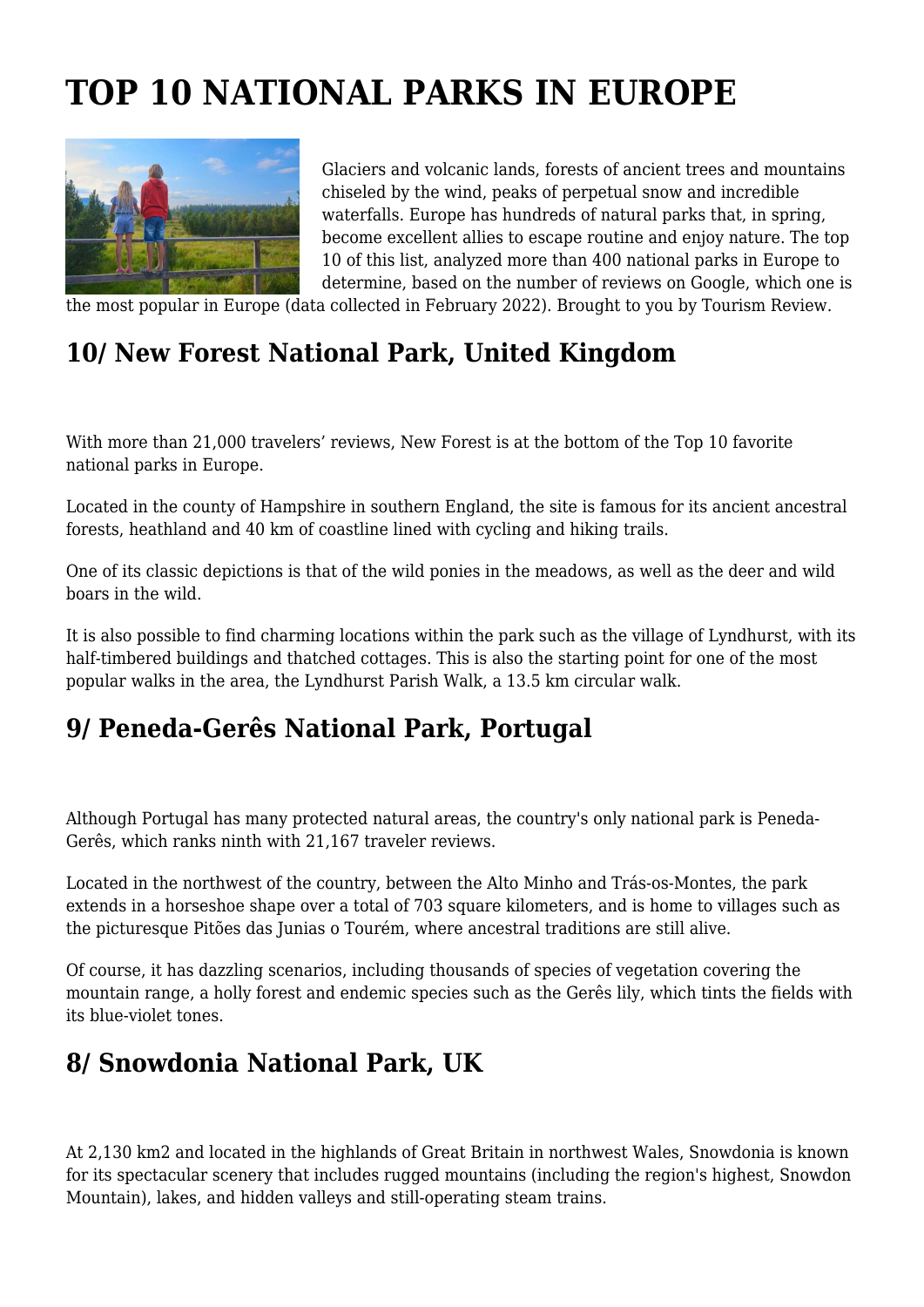Its charms also include places like Harlech Castle, legends like that of the giant Rhitta Gawr and charming villages like Portmeirion.

# **7/ Timanfaya National Park, Spain**

Another Spanish park in the top 10 national parks in Europe. Timanfaya National Park, in Lanzarote, Canary Islands is the second most popular in Spain and the seventh in the overall European ranking, thanks to more than 25,000 reviews.

Volcanoes and virgin lava fields extend along its 5,000 hectares on the western coast of the island. This park is one of the most beautiful visual spectacles in the country. Neither the vegetation, nor the climate, nor the hand of man has been able to disrupt the beauty of this red, almost Martian, land included in a UNESCO Biosphere Reserve.

A good way to discover its charm is to follow the Ruta de Los Volcanes (Route of the Volcanoes) in the area of the Montañas del Fuego (Fire Mountains).

## **6/ Vesuvius National Park, Italy**

The Vesuvius National Park in Naples is sixth on the list with 26,288 ratings.

It was created in 1995 around Mount Vesuvius, a volcano 1,281 meters high and with a breathtaking view of the Bay of Naples and the Amalfi Coast. This park is famous for its violent volcanic activity, with eruptions such as the one on 24 August 79 AD that buried the towns of Pompeii and part of Herculaneum. Since then, the volcano has erupted on numerous occasions and is still active.

To discover the park's biodiversity and history, a good alternative is to walk along one of the park's 11 hiking trails, especially the trail N°5, known as 'Il Gran Cono', which goes up to the volcano's crater through almost lunar landscapes.

## **5/ Peak District National Park, United Kingdom**

Less than an hour from the cities of Manchester and Leeds, in central England, the Peak District is the oldest national park in the United Kingdom, a true paradise famous for its extensive limestone valleys, caves and hills, which inspired Jane Austen to include several of its locations in her bestseller Pride and Prejudice.

In fact, many places in the area have served as filming locations for different films such as Chatsworth House, where Pemberley Manor was recreated in the movie Pride and Prejudice, Haddon Hall, a backdrop of Jane Eyre, Moll Flanders, or North Lees Hall, which appeared in Jane Eyre and The Boleyn Sisters.

Visiting the Monsal Trail is a must, a beautiful trail that goes through striking viaducts. Having an afternoon tea in the town of Bakewell (with cake) and Voices from the Peak, a collection of artistic soundscapes created to celebrate its 70th anniversary, is also a mandatory experience as well.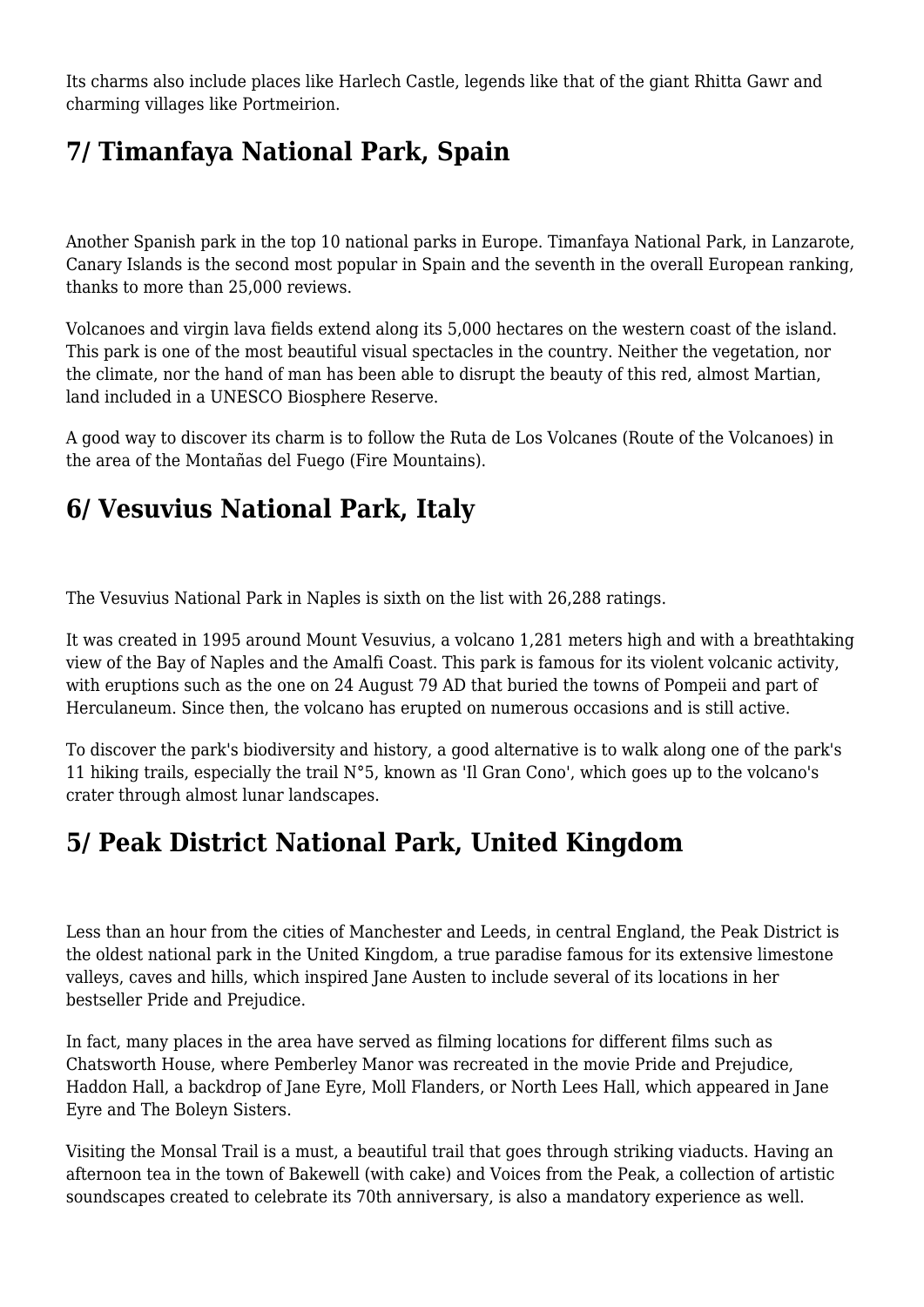#### **4/ Teide National Park, Spain**

Teide National Park (with 31,433 reviews) is the most visited park in Spain and Europe (and one of the most visited ones in the world).

On the island of Tenerife, its volcano, the third-largest in the world from its base, has a total of 3,718 meters above sea level, but it is not its only attraction. Hundreds of cones, lava flows and caves make up one of the most fascinating volcanic landscapes in the world with its rock formations of whimsical shapes such as Roque Cinchado.

Nearby there is the visitor center of Cañada Blanca and the Parador de Turismo del Teide. From its access, known as La Ruleta, there are steps chiseled in the rock that leads to a path that allows you to see firsthand the constructive force of volcanoes.

## **3/ Cinque Terre National Park, Italy**

Many travelers have seen the beautiful and colorful towns of Cinque Terre that seem to float over the sea: Monterosso, Vernazza, Corniglia, Riomaggiore and Manarola.

They're not as popular as the national park in which they are located (reviewed by 40,232 users on Google) which has protected natural and marine areas, as well as a network of trails that connect these localities and allow you to visit them on foot.

#### **2/ Krka National Park, Croatia**

Croatia has the second park on the list, with 44,623 reviews. Krka, an area that extends around the river of the same name and hosts numerous cultural and historical monuments.

This is the case of the Franciscan monastery on the islet of Visovac, which emerges as a jewel in the middle of the water (you can visit an art gallery and the church, dating from the 14th century), the old wheat mills, now small ethnographic museums, or the Orthodox Krka monastery, in the upper part of the river course.

Less but equally important there are its seven waterfalls, the real goal of travelers, such as the impressive Roski slap, the widest, or Skradinski buk, perhaps the best-known waterfall of them all.

## **1/ Plitvice Lakes National Park, Croatia**

With a total of 78,002 reviews, the Plitvice Lakes Park, also in Croatia, tops the ranking of the best national parks in Europe, and for a good reason. This park is unique in the world (and protected as a Unesco World Heritage Site), its main attraction is its 16 emerald green lakes connected to each other by waterfalls formed from the erosion of tuff deposits, a type of limestone.

The source of the Korana River and the thick forests of beech and fir trees are also among its must-